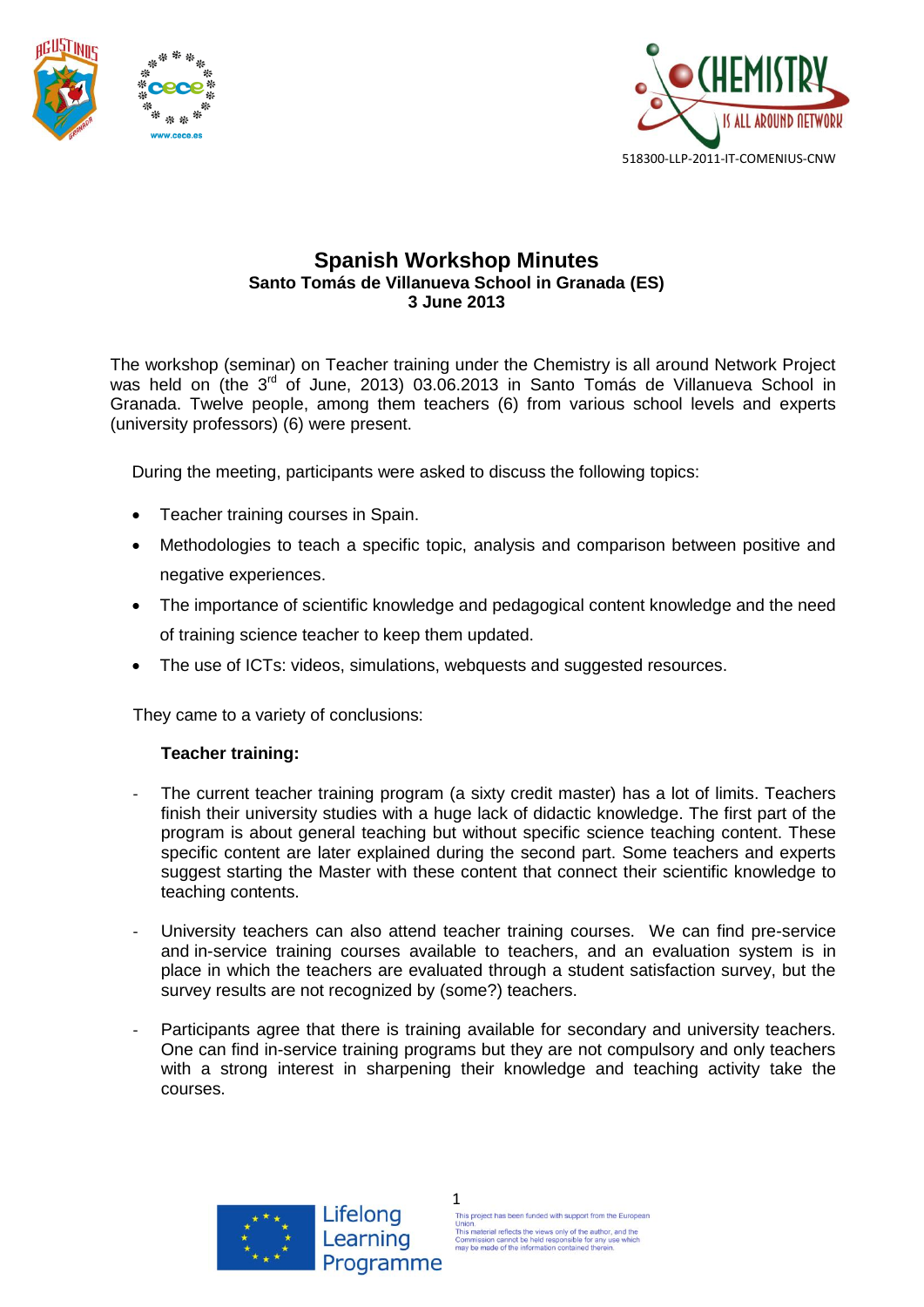





518300-LLP-2011-IT-COMENIUS-CNW

Some teachers suggested the use of online training courses and highlight the growing importance of social networks. A lot of Facebook and Twitter profiles offer scientific content like news, discoveries and current events. Some of these content are designed by experts and provide teachers (with) a wealth of updated information on the world of science and technology.

## **Methodologies to teach:**

- Most participants agreed that the application of new methodologies in classroom is difficult due to lack of time and resources. Most teaching programs are too long and theoretical and many textbooks are designed for teachers who apply a traditional methodology. All the participants stress the need for a methodological change in the teaching of content like chemical formulation, whose current approach discourages students from studying subjects related to chemistry.
- University teachers observe big differences between first course students. More than a third of first course students don't know basic facts about chemistry and how it is related to daily life. This may be caused by a lack of science content in the educational pathway or by a wrong educational approach of science.
- Some participants suggest an investigative teaching methodology and propose that we begin our classes introducing experimental devices or everyday phenomena, and to follow a more interactive approach by allowing time for learners to ask questions or make comments before starting theoretical concepts. One of the everyday approaches proposed was one resource that some authors name "Kitchen Chemistry", illustrating some chemical principles through cooking experiments.
- In some schools teachers are applying approaches related to Howard Gardner's concept of multiple intelligences and promote creativity in the classroom. Activities like alternative representations of the periodic table of elements or the creation of educational videos and theatre performances have a great impact on student learning. In this context, the use of Science History and STS content with the students was proposed.
- One of the most important resources mentioned during the meeting was the use of laboratory practices. Organising them is very difficult and they must be suitably prepared if we want to assure their successful completion. The Inorganic Chemistry department of University of Granada is developing a training innovation project called "Chemistry from another point of view" (La química desde otras ópticas), that promotes laboratory practices in schools and shows students how scientists do their job in the university laboratories. The experiences with some schools have been very positives.
- Visiting Science Museums like the Science Park of Granada is another interesting teaching resource. The activities in science museums that have (thoroughly) been prepared in schools beforehand involve an improvement in science teaching for primary and secondary schools, showing the way in the right direction every year with holding "Science fairs" created with direct student involvement.